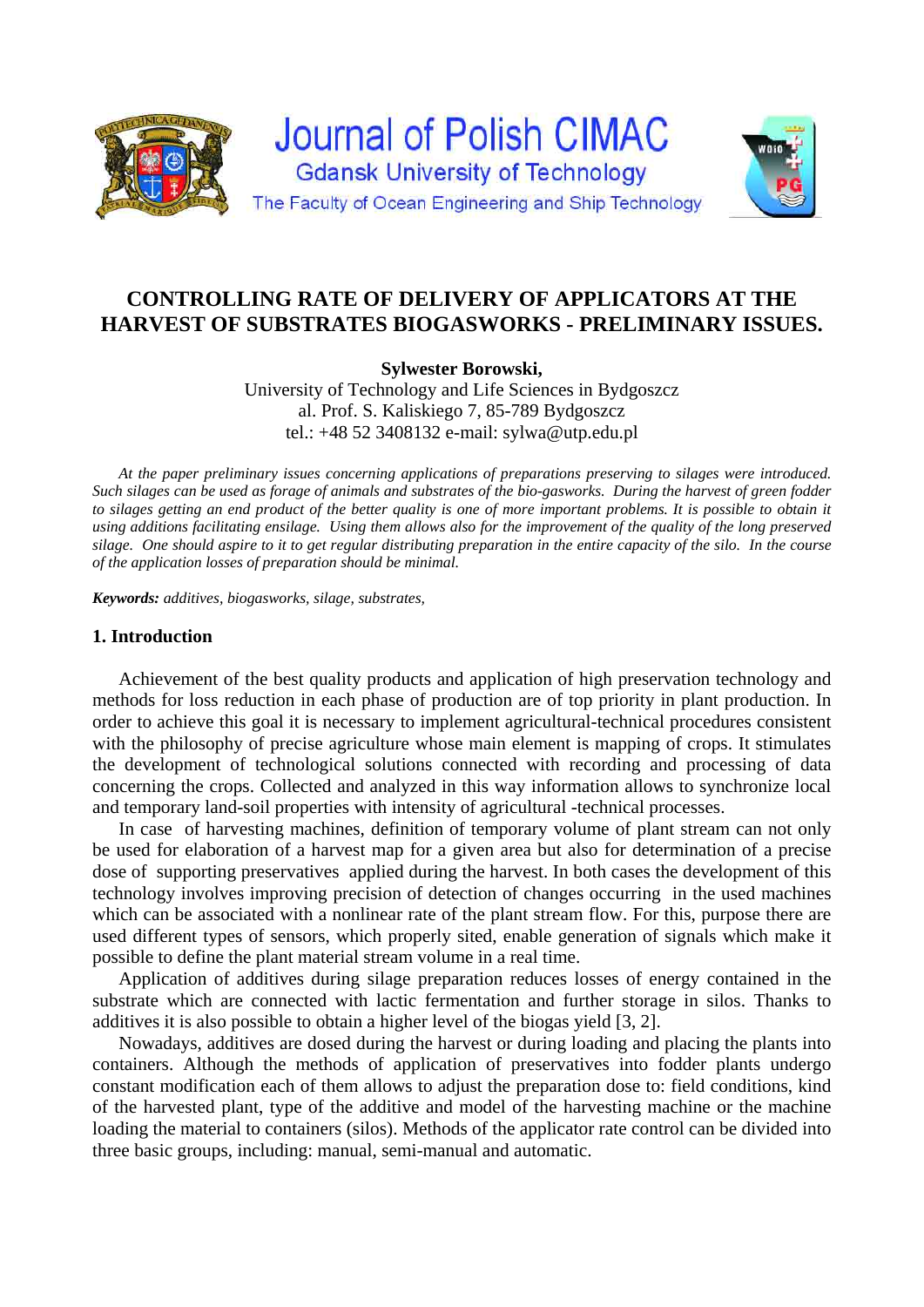#### **2. Rate of applicators**

The rate of applicators can be referred to as volume or mass of the preservative , which is being applied into the plant material, during a given time This value can be characterized by the following formulas:.

$$
Q_1 = \frac{v}{\pi} \cdot (ml \, m l n^{-1}) \tag{1}
$$

$$
Q_2 = \frac{m}{t} \cdot (g \, m \ln^{-1}) \tag{2}
$$

where:

 $Q_1$  – rate of applicators dosing preservatives in the form of fluid, (ml min<sup>-1</sup>)

 $Q_2$  – rate of applicators dosing solid preparations, (g min<sup>-1</sup>)

V – the preparation volume, (ml),

 $m$  – the preparation mass,  $(g)$ ,

t – time in which a given mass or volume is placed in the harvested material (min).

Control of the applicator rate enables to match the additive dose withthe applied fodder preservation technology, species of plants and recommendations of the preservative producer. One of the simplest methods enabling to change the dose of fluid additives is application of a system of exchange nozzles. It is the most common solution as it does not affect significantly the costs connected with construction of the application installations.

Another manual solution involves using chocking valves, by means of which, it is possible to control flow of the additive. This kind of control is used, among others, in a fluid applicator Junkkari HP5 of Finnish production, presented in figure 1. The rate is regulated by screw in the flow-meter.



*Fig. 1. Picture of HP 100 dosing installation of Junkkari company: 1 – cords; 2 – membrane pumpwith a flow-meter; 3 – container with a preservative with an elastic conduit; 4 – controller; 5 – nozzle; 6 – leak protection valve*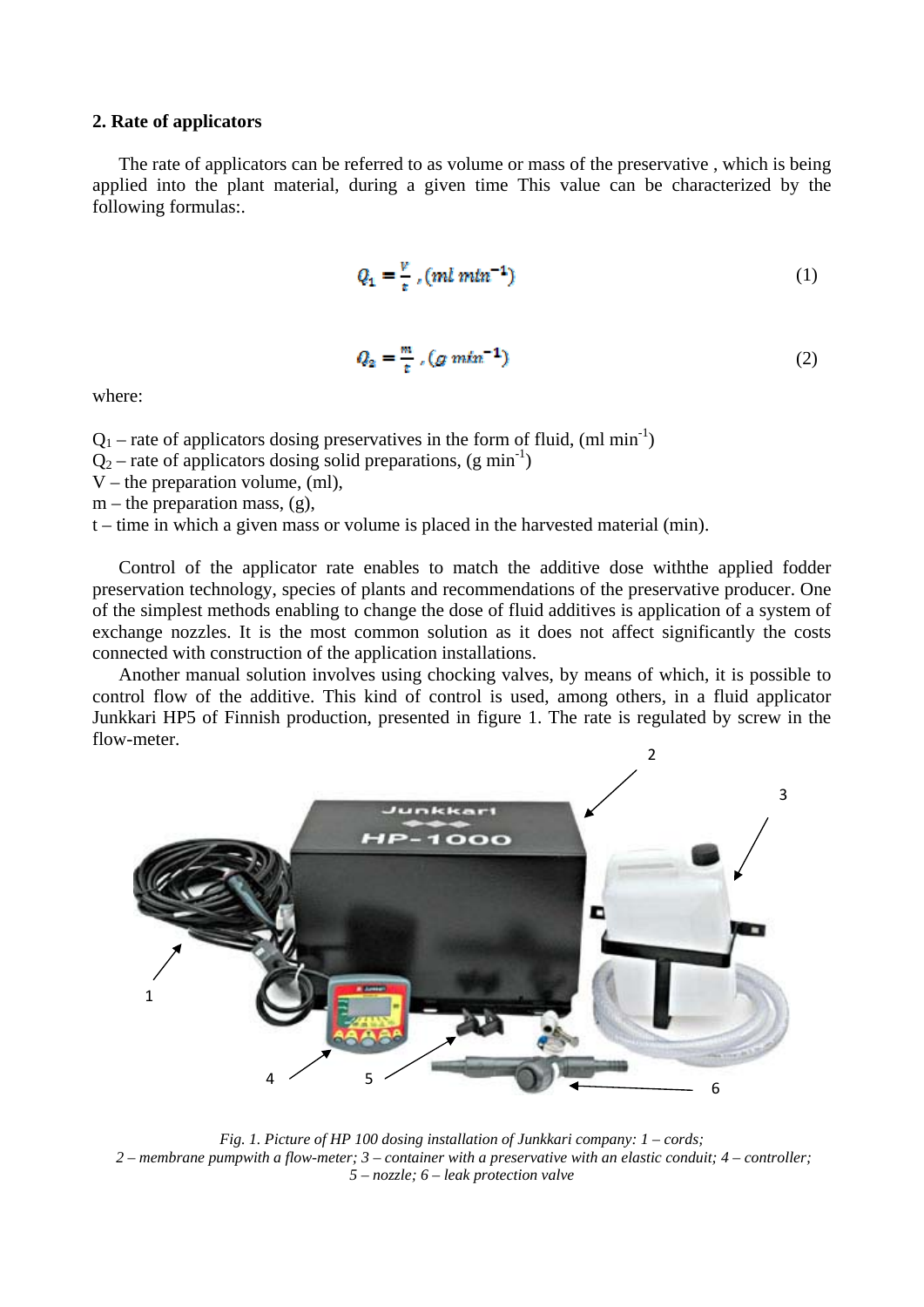A popular solution is also a remote control of the rate by means of electronic controllers. This solution involves fixing a regulation device in the tractor cabin (self-propelled straw cutter)by means of which the machine operator can control the installation operation [10].

By means of a controller the operator can cut off the preservative inflow during manoeuvers. The controller has also an automatic summing meter of the flow, thanks to which, it is possible to read the actual amount of the pumped additive. Additionally, the system notifies of low amount of an additive in the container. If HP 1000 dosing system is equipped with a speed sensor it is possible to obtain a reading in the approximate area from which the plants have been harvested. Moreover, application of a the controller special mode of operation, after being preprogrammed, increases the amount of preservative in relation to the speed [10]. The operation principle of automatic dosing systems is based on defining temporary mass or volume of the harvestedgreen crop. Distribution of the preservatives can also depend on the harvested fodder plant quality. Such an innovative solution is offered by Harvest Tec (USA) in the harvest technology of green fodder for hay by means of both roll and cube balers. It is the most efficient method as it provides not only effective distribution of the preparation measured dose but also improves the operator's comfort. Additionally, application of such systems reduces losses of additives which contributes to decreasing costs of fodder production. It also leads to elimination of the environment degradation threat connected with the use of chemical compounds and prolongation of lifetime of the machine elements being in direct contact with them [11].

Optimal adjustment of the applicator rate has an influence on the level of the aditive losses The best solution is to control the dose which is to be adjusted to the plant stream flow changes during the harvest machine operation. It has a positive influence not only on improving the preservative distribution efficiency but also increases the comfort of work as well as reduces the phenomenon of corrosion of elements which are in contact with the preservation solution.

An assessment of dosing devices operation is based mainly on the degree of mixing uniformity of precisely measured preservative doses with the plant material, with regard to its potential losses. Factors which determine the quality of this procedure include: distribution of nozzles applying the substance in harvesting or cutting machines and the degree of the plant material fragmentation. A uniform distribution of the preservative in the harvested material is the only way to achieve good results [4, 5, 6, 7, 16, 8, 9].

#### **3. Experiment**

In order to establish the site for green fodder application in a roll baler the material used for the analysis was a mixture of meadow grass with moisture content 56%. 5% water solution of sodium chloride was used as an additive. The preparation of green fodder was added to green fodder during its harvest by means of Junkkari HP5 applicator which was mounted in the front part of the round baler (fig.1). The applicator was equipped with two vortex nozzles of Hardi with the inlet opening diameter  $\emptyset$  0,025 mm, pressure was 0,5 MPa. The nozzles were placed in three different places (Fig. 2) in such a way that they could spray the additive on the whole width of the round baler.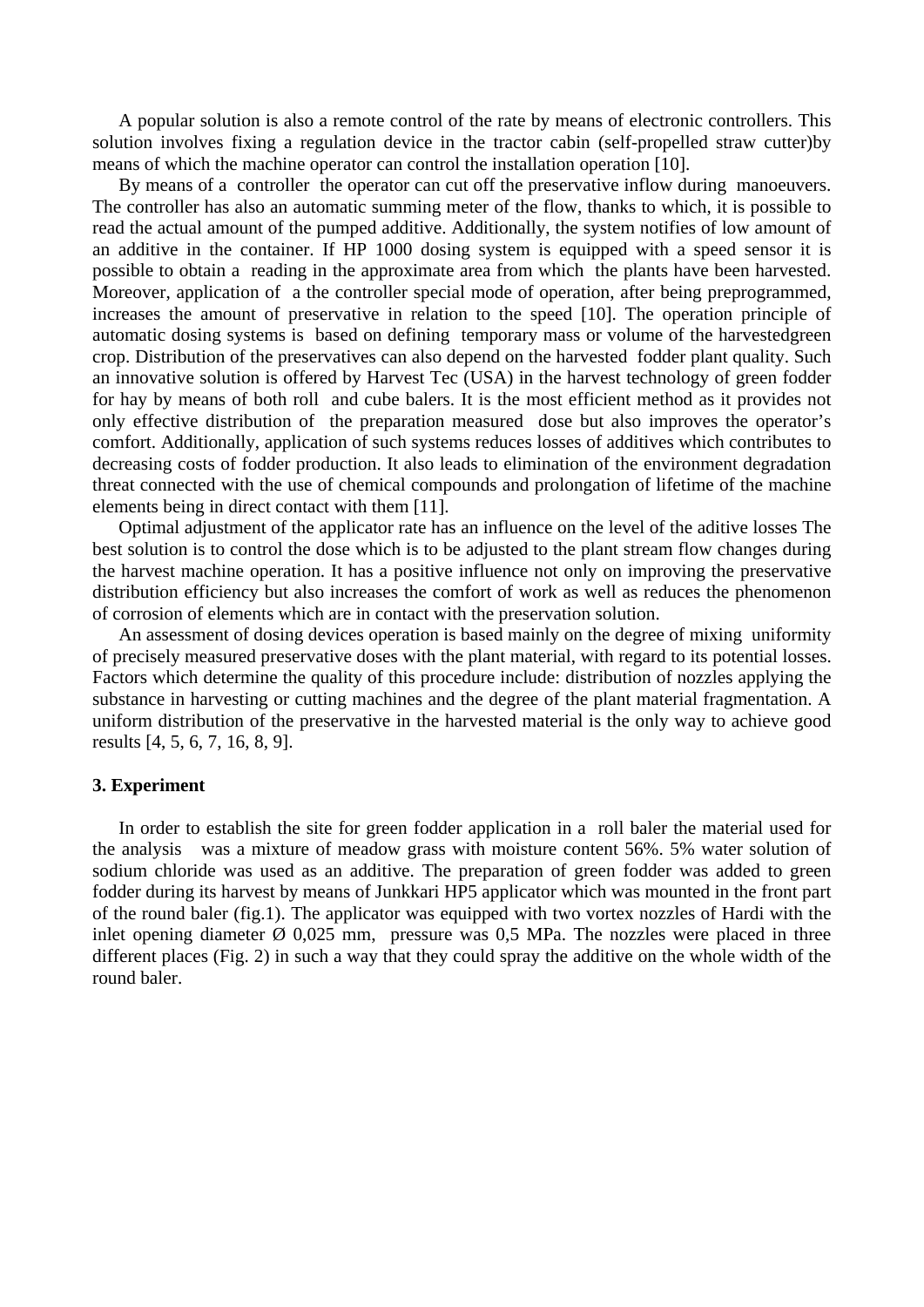

*Fig. 2. Location of fastening the nozzle of applicator in round baler: I —ahead of the pick-up unit; II —over the pick-up; III —in the front part of the press chamber* 

The size of additive losses (water solution of NaCl) was determined basing on the marking of CL concentration of ions. The size of these losses is referred to as a ratio of the preparation amount left on measurement plates to the amount given according to dependence:

$$
L = \frac{V_p}{V_z} \cdot 100\% \tag{3}
$$

where:

L –losses of sodium chloride %  $V_p$ –amount of sodium on measurement plates, dm<sup>3</sup>/ton of green fodder  $V_{z}$ -given amount of sodium chloride (control), dm<sup>3</sup>/ton of green fodder

Measurement distances with length 100 m were determined by means of poles prior to the test. Rollers with plant material were manually arranged in such a way that they were characterized with equal height and width and uniform distribution of mass over the whole length.

The aggregate moved at the speed 4.58 km h<sup>-1</sup> (1.27 m s<sup>-1</sup>). Three plates with dimensions  $1.0 \text{ m} \cdot 2.5 \text{ m}$  were placed on the line of its pass under green fodder lying in the roller. The plates provided coverage of the aggregate whole working space. Plates were fixed to the ground by steel bolts in order to avoid pulling them up during the bale pass. Along the ride of the unit the plate was rinsed with the distilled water (100 ml).

The solution, obtained in result of rinsing the preparation which remained on the base (plate), was put into glass containers. Mrking of the concentration of CL ions was made by mercurymetric method **[1].**

Measurements of concentration of CL ions were made for all the locations of nozzles. Tests were performed three times. The obtained tests results were subjected to analysis of variance. Calculations were performed according to computer program ANAWAR 1.0. Significance of differences between experimental groups (different locations of nozzles) was examined by Tukey's range test.

## **3. Results**

On the basis of the obtained results there was made a histogram of sodium chloride losses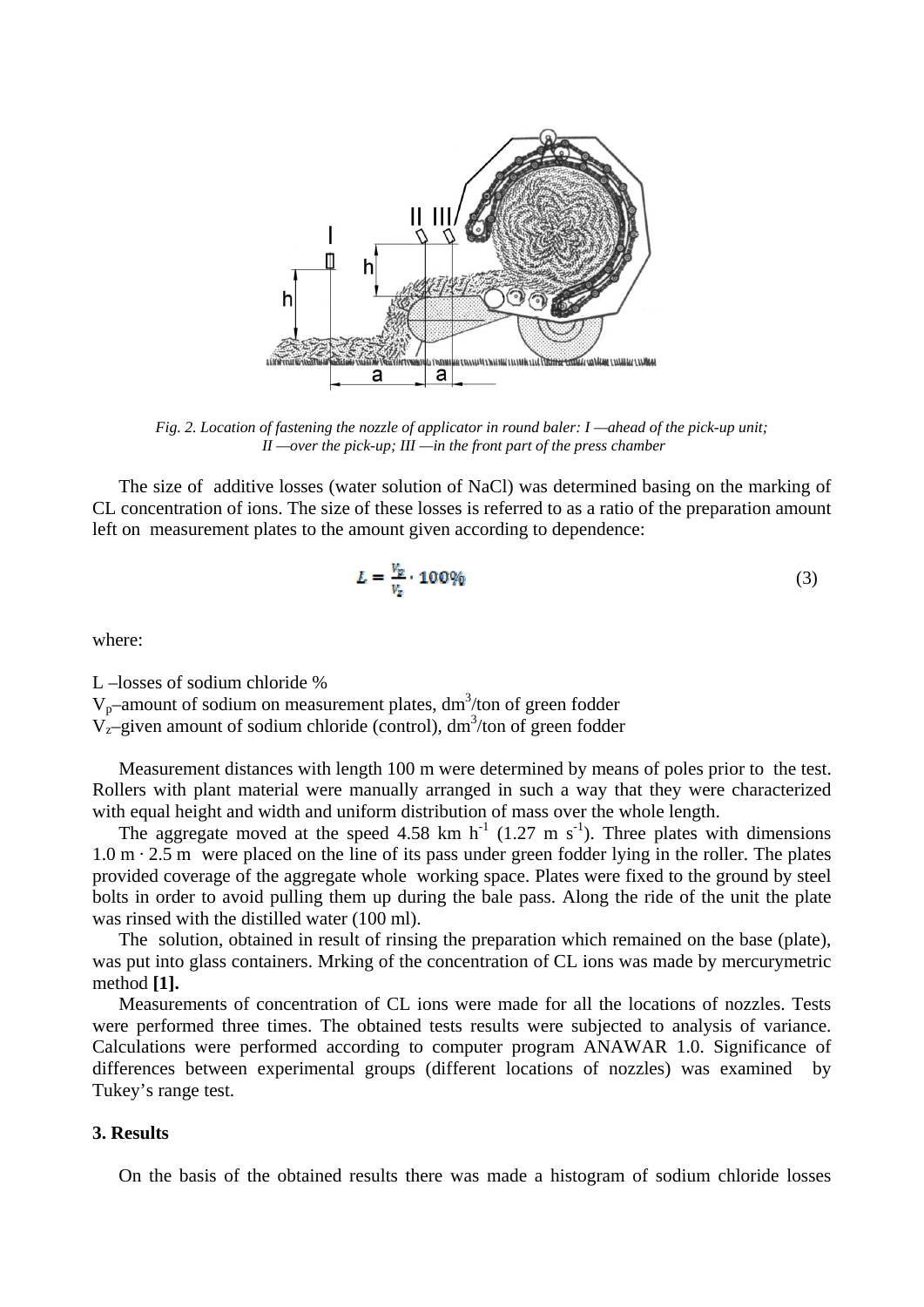distribution in dependence on its application to green fodder in roll baler which has been presented in figure 3. It shows that in relation to the quantity of the given amount  $(2.5 \text{ dm}^3 t^1)$  of green fodder), losses of the preparation in the amount 35.6% occurred while dosing it to green fodder placed in the roller. It was 12.8%. The smallest losses, in the amount 2.0%, were found for dosing it to green fodder lying in the baler. A distinct losses reduction occurred for dosing the solution into green fodder placed in the baler pickup. It was 12.8%. the smallest losses, in the amount of 2.0%, were found for dosing green fodder in the front part of the rolling chamber.

The carried out statistical analysis of tests results show that losses of sodium chloride differ statistically significantly between application sites – ahead of the pickup (watered roller of green fodder) and application sites above the pickup and in the front part of the prees chamber. Statistically significant differences occurred between the application site above the pickup and application site in the front part of the rolling chamber (fig.3).



*Fig. 3. Distribution histogram for the loss sodium chloride with respect to the location of the applicator in a forage harvester. Mounting locations for the applicator: I -ahead of the pick-up unit (the roll of crop sprinkled), II - over the pick-up unit, III - in the front part of the bale chamber. The values A and B (denoted by capital letters) are significantly different from one another (p ≤ 0.01), whereas the values a and b (denoted by lower-case letters) are statistically significant (* $p \leq 0.05$ *).* 

Results of markings of the number of lactic acid bacteria have been presented in table 1. It proves that the smallest amount of lactic acid bacteria was characteristic for green fodder of group I (without additives) with moisture content 81% (6.1% x  $10^2$  of units making up cells per one gram of green fodder).

## **4. Conclusions**

The location of the applicator significantly affected the loss of additive. The smallest losses (about 2%) occurred of the applicators mounted in the front part of the bale chamber, whereas, the highest losses (up to 35.6%) occurred with the applications ahead of the pick-up unit.

For forage of moisture content up to 70% (wet and wilted forage), additive application produced silage of higher quality compared with forage without additive.